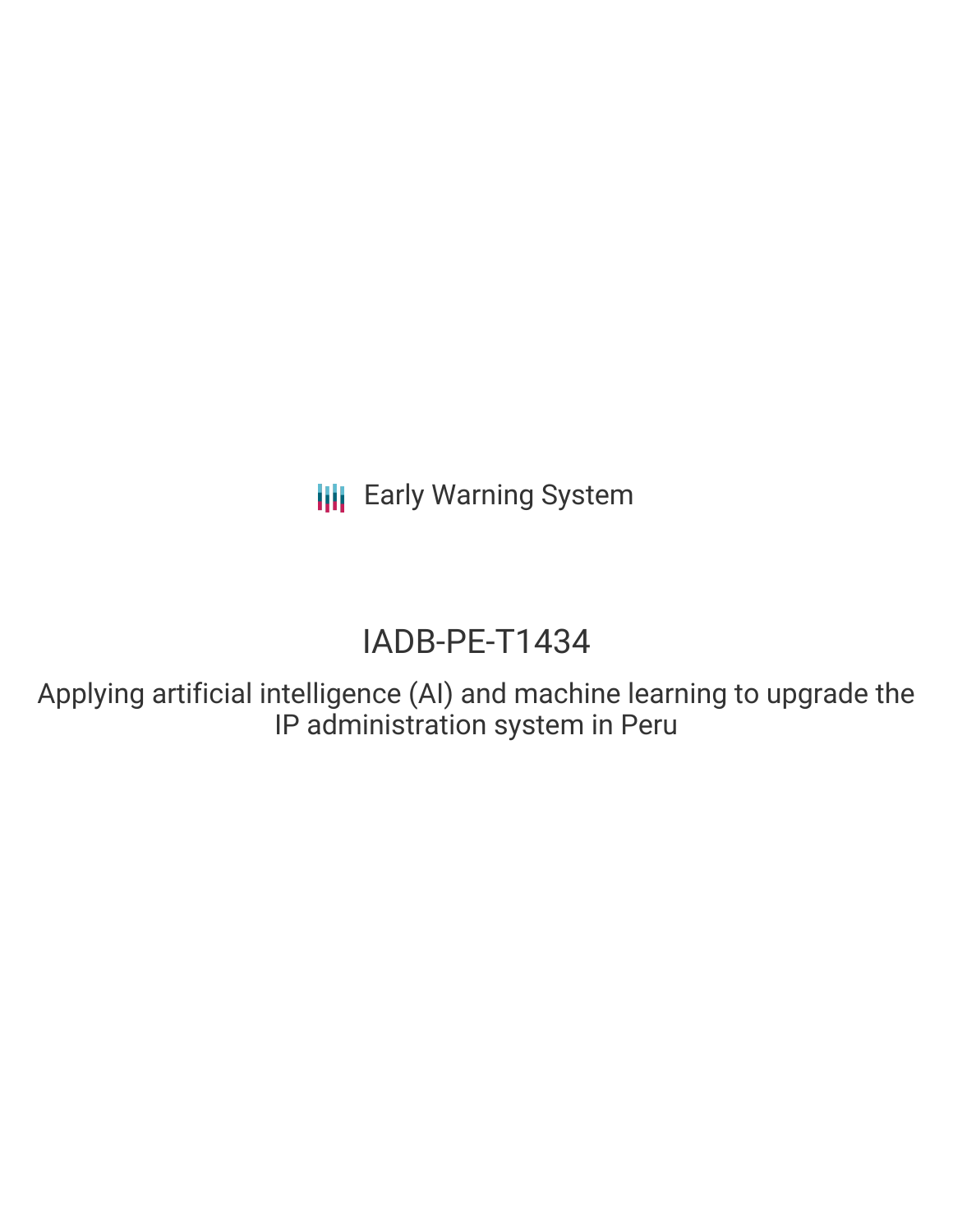

#### **Quick Facts**

| <b>Countries</b>               | Peru                                      |
|--------------------------------|-------------------------------------------|
| <b>Financial Institutions</b>  | Inter-American Development Bank (IADB)    |
| <b>Status</b>                  | Approved                                  |
| <b>Bank Risk Rating</b>        | C                                         |
| <b>Borrower</b>                | Government of Peru                        |
| <b>Sectors</b>                 | Law and Government, Technical Cooperation |
| <b>Investment Type(s)</b>      | <b>Advisory Services</b>                  |
| <b>Investment Amount (USD)</b> | $$0.50$ million                           |
| <b>Project Cost (USD)</b>      | $$0.60$ million                           |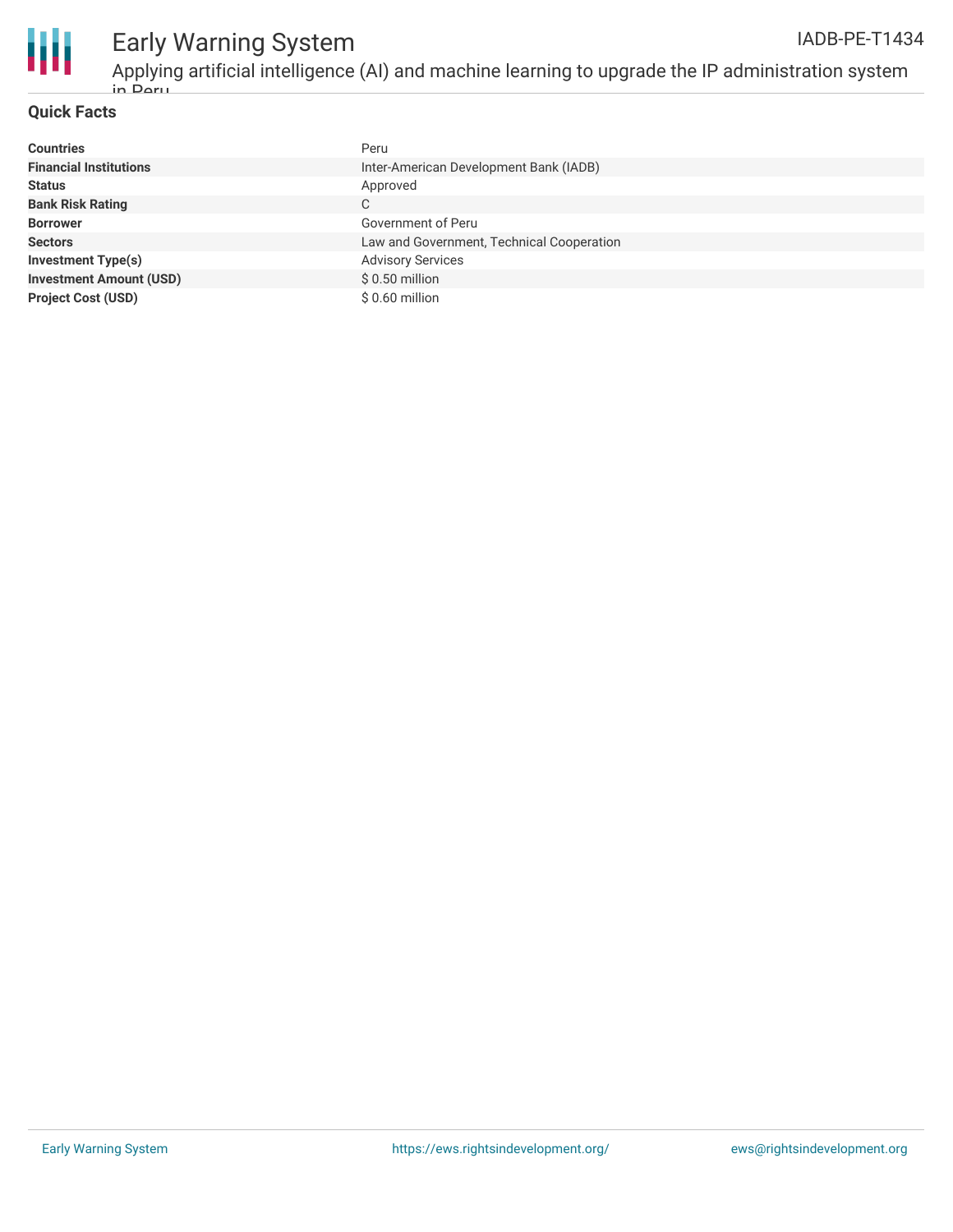

#### Early Warning System Applying artificial intelligence (AI) and machine learning to upgrade the IP administration system IADB-PE-T1434

### **Project Description**

in Peru

The objective of this technical cooperation (TC) is to enhance the institutional capacity of the National Institute for the Defense of Free Competition and the Protection of Intellectual Property (INDECOPI) by providing the Intellectual Property (IP) examiners modern technological tools that permits management and organization of the information generated in the registration process to enhance the predictability in the decision making and to decrease the response time.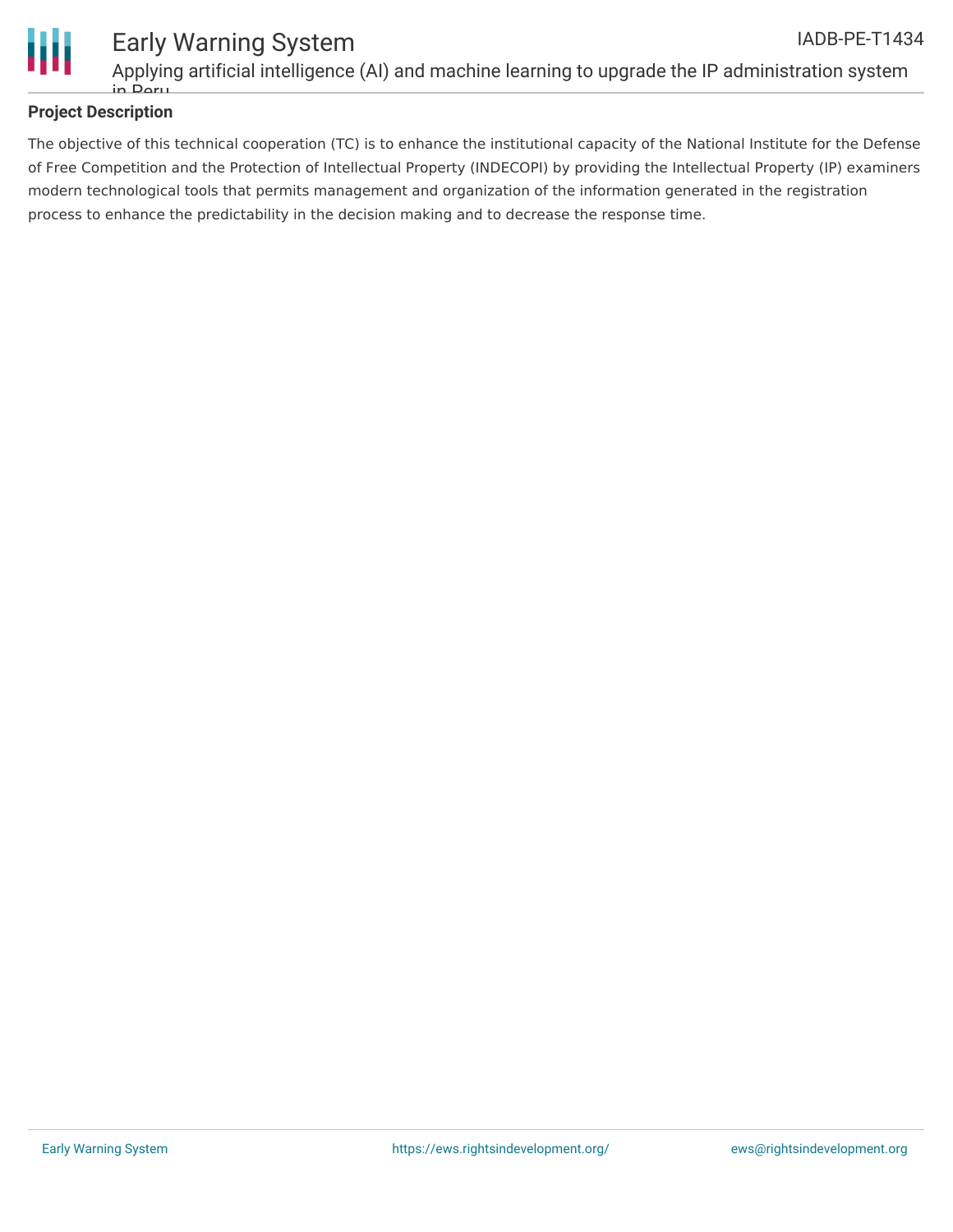

### **Early Warning System Project Analysis**

in Peru

Not available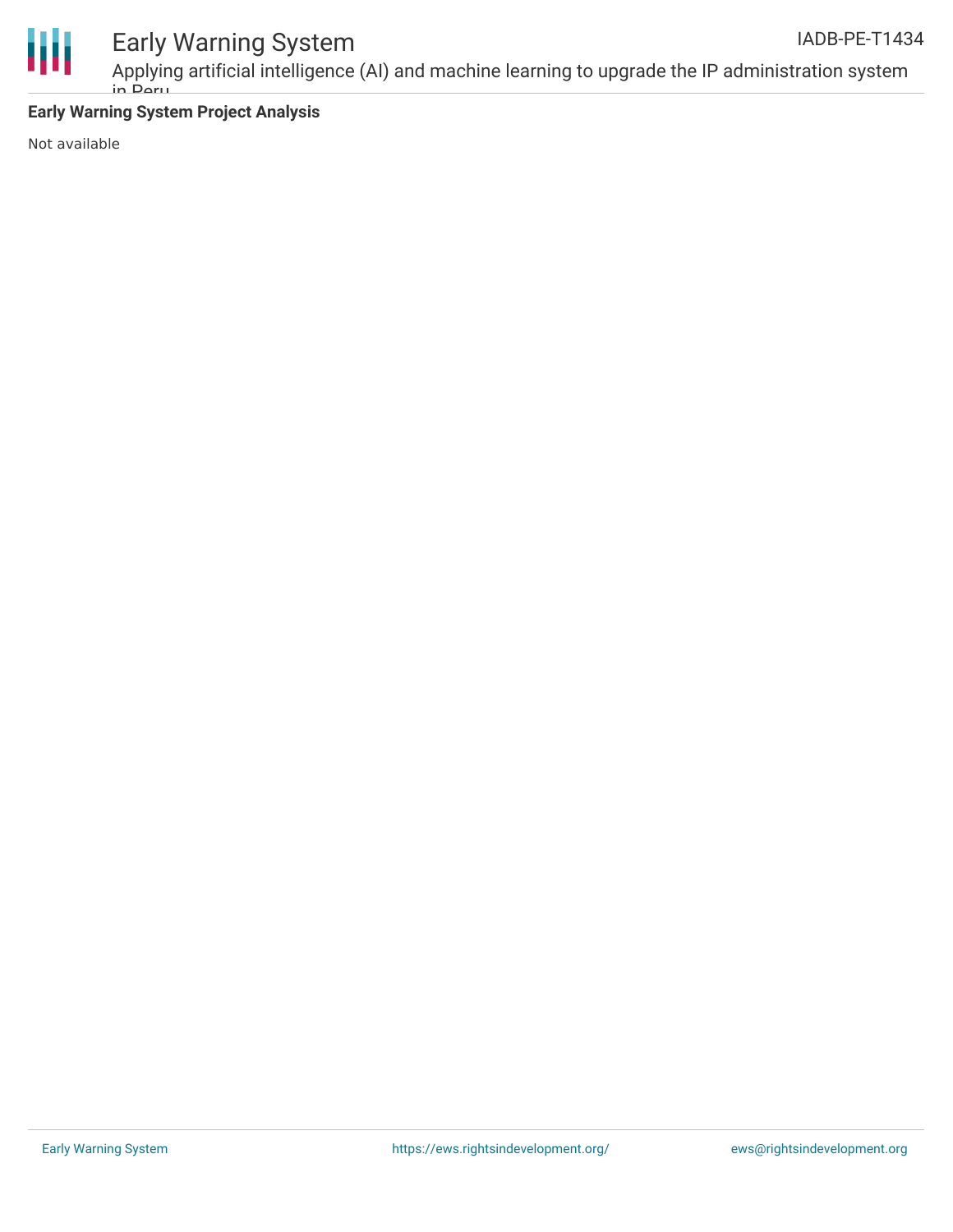

Applying artificial intelligence (AI) and machine learning to upgrade the IP administration system in Peru

### **People Affected By This Project**

Not available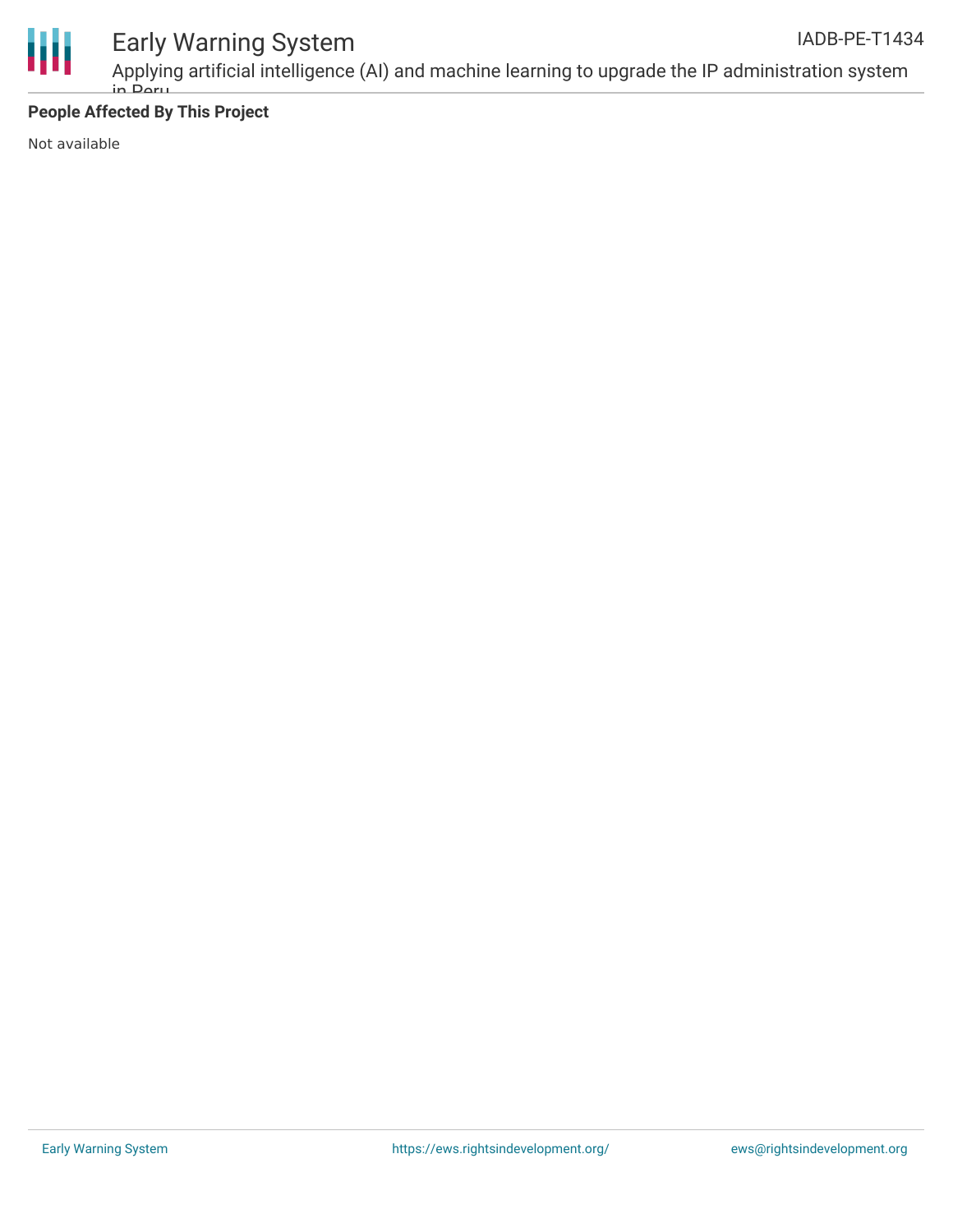

### **Investment Description**

in Peru

• Inter-American Development Bank (IADB)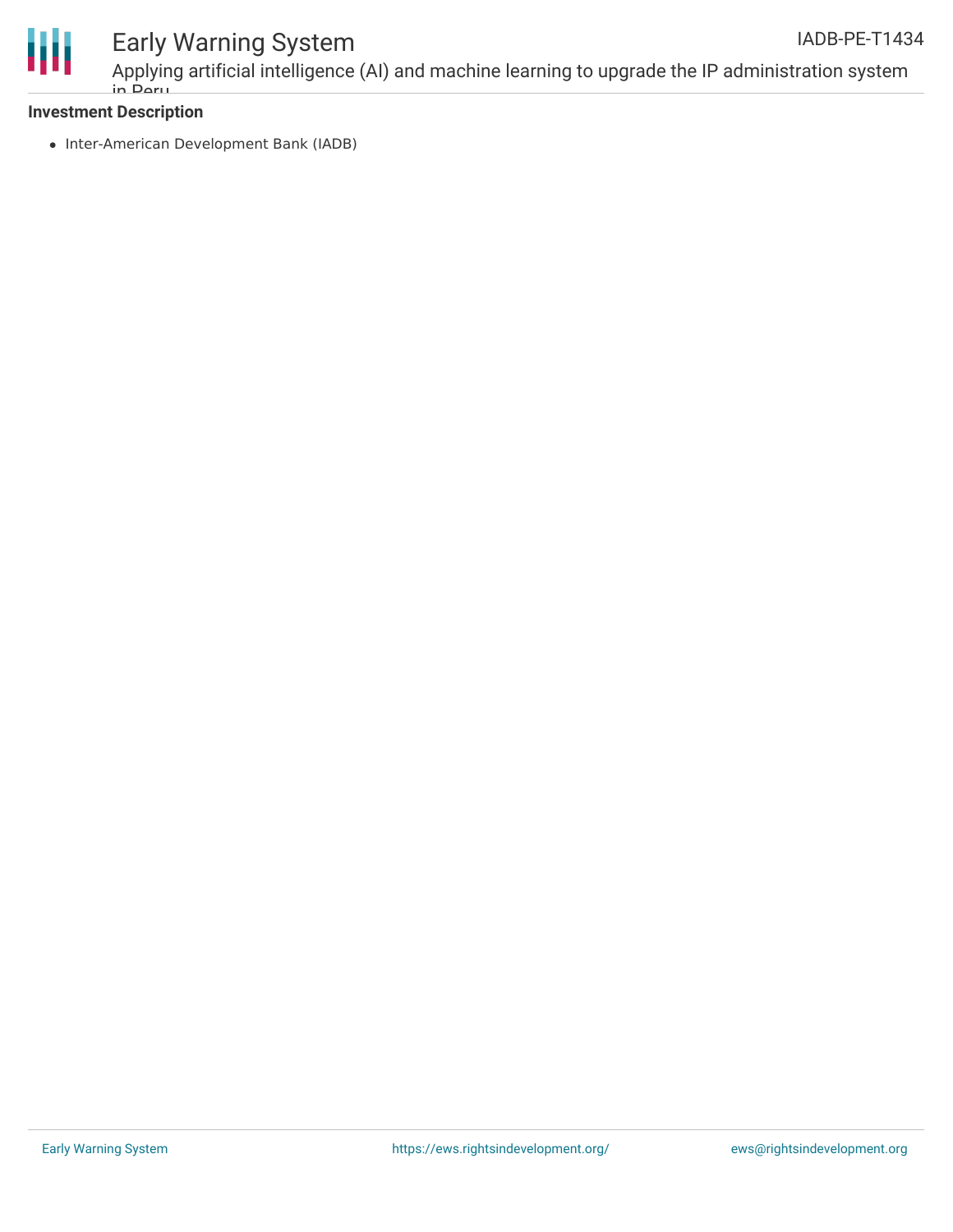

### **Private Actors Description**

Not available